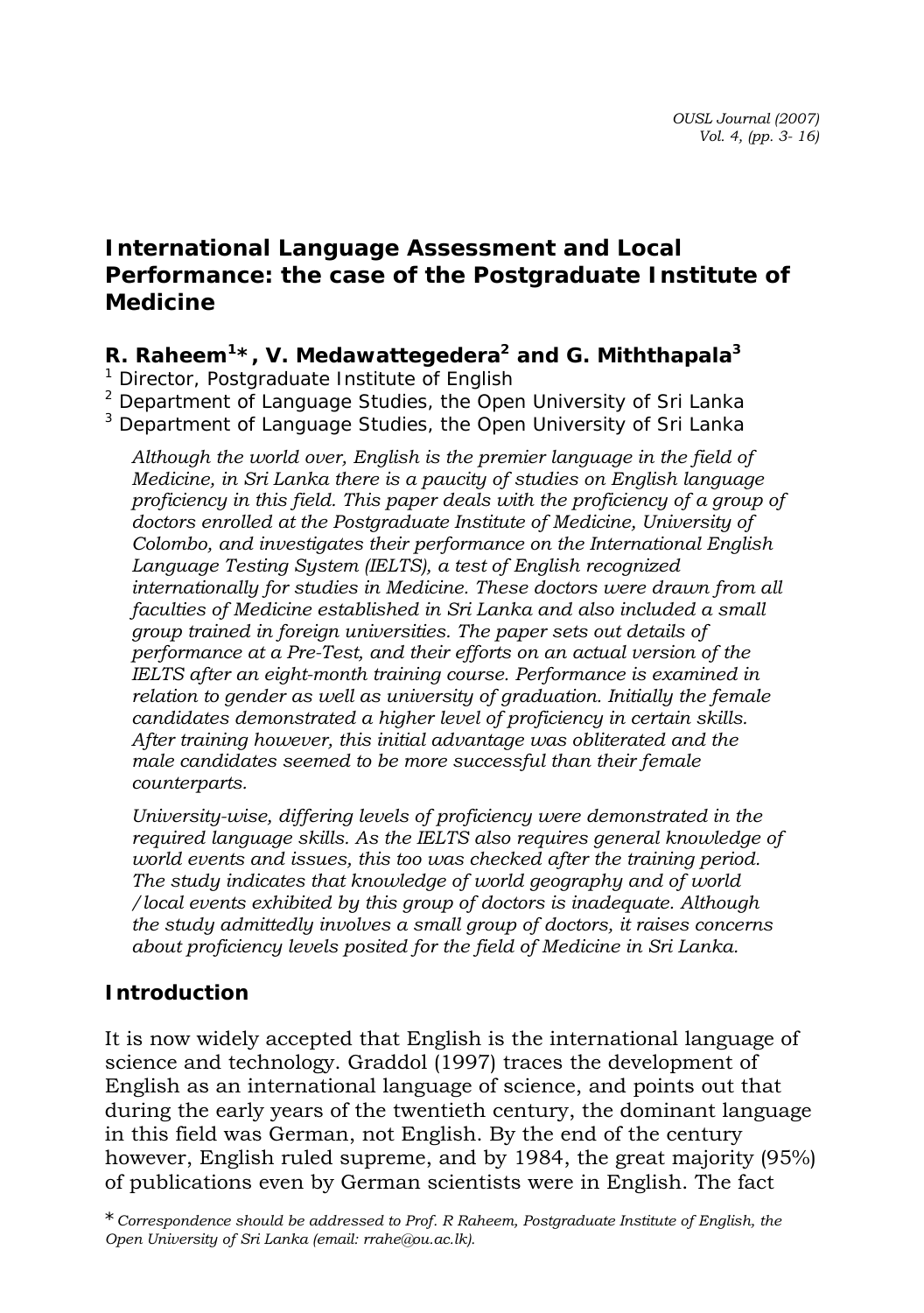that English is the language most relevant for fields of study involving science and technology is accepted by academic communities the world over, and Sri Lanka is no exception. Although in the past, the role of English in academic studies in Sri Lanka had been down-played (Raheem & Ratwatte, 2001), today the importance of this global language has been emphasised as relevant, not only for undergraduate studies but also for those aspiring to university academic posts. In the Sri Lankan academic context, the need for English exists not only for work or study within the university, but also for postgraduate study in institutes overseas. However though this need has been recognised in documents such as circulars issued by the University Grants Commission, and attempts made to cater to these needs through mechanisms such as the establishment of English Language Teaching (ELT) Units in all universities, the issue of English for postgraduate study has not become a particular field for ELT practitioners either as pedagogic practice or as a field for research. This paper therefore attempts to provide some contribution to this area, and is based on a study of performance in English by a group registered at a postgraduate institute. The institute in question is the Postgraduate Institute of Medicine (PGIM) of the University of Colombo, and the focus of the study is a small cohort of doctors registered as trainees at the PGIM. The study examines the performance of these doctors at an international test of English language skills, and investigates this performance in terms of requirements for postgraduate study overseas, gender and university of graduation.

#### **Background to the Study**

The PGIM, established in 1980, is the only institute in Sri Lanka responsible for the specialist training of medical doctors. It is a national institute attached to the University of Colombo, and is internationally recognised. Currently all doctors in Sri Lanka who wish to specialise in fields of Medicine are required to complete a postgraduate degree at the PGIM. In addition, such trainees are also required to undergo a period of training in their chosen specialism at a recognised institute overseas. This overseas training is usually obtained in countries such as the United Kingdom, Australia, New Zealand or the United States. To enter these countries for further education, trainees from Sri Lanka have to qualify at a test of English language skills, the International English Language Testing System (IELTS) for Commonwealth countries and the Test of English as a Foreign Language (TOEFL) for the United States.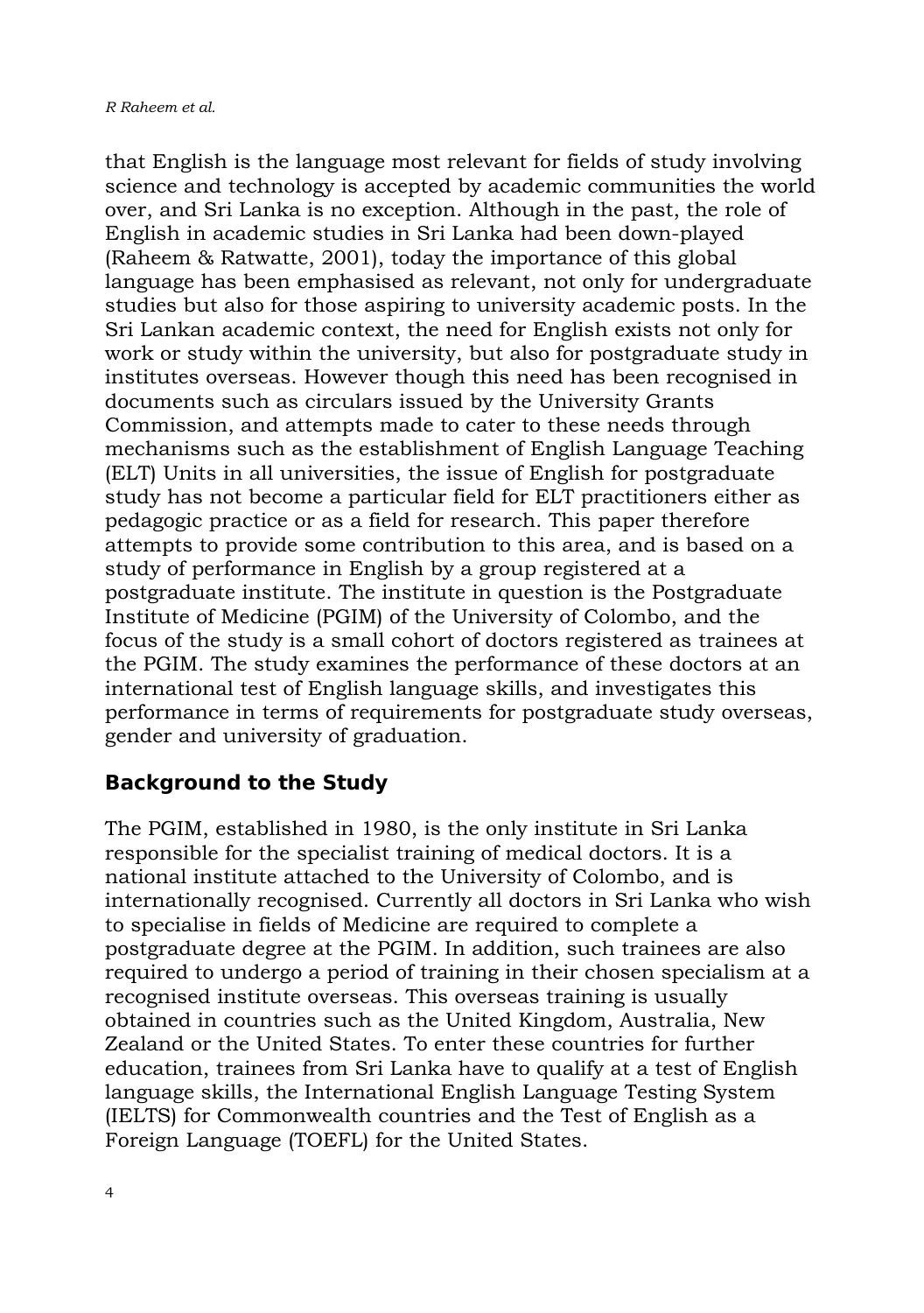In the past, the PGIM did not concern itself with these English language tests but in 2003, concerned by the fact that Sri Lankan trainees were finding it difficult to obtain placement because of poor English language skills, the PGIM requested assistance from the Department of Language Studies (LSD) at the Open University of Sri Lanka (OUSL) to deal with this issue. It was decided that LSD would help the doctors to cope with the battery of tests offered as the IELTS, the test accepted by Britain, Australia and New Zealand, the countries that provided training for a majority of Sri Lankan doctors.

IELTS is sponsored by the British Council and owes its genesis to the recognition that many overseas students in Britain do not have the required language ability to cope with academic studies in English. IELTS began in 1964 as the English Proficiency Test Battery (EPTB). This original version was abandoned when it was discovered that the tests were not adequate, and

*"In the latter half of the 1970s, the British Council was faced with the need to introduce a new.. English proficiency testing system geared to the changes in the needs of sponsored students seeking to come to England." (Seaton, 1981, pp. 121).* 

A new test was devised, viz: the English Language Testing Service (ELTS) which tested all four language skills and grammar as separate modules. Candidates were scored according to a band scale from 1 to 9, and the overall score was the mean score of all the modules. ELTS was introduced in 1980 and was generally well accepted. However the British Council and the University of Cambridge Local Examination Syndicate (UCLES), who were the joint sponsors of the test commissioned a survey of the test's reliability and validity. The survey conducted by the University of Edinburgh recommended that certain aspects of ELTS be changed. The new version was adopted in 1989 as the International English Language Testing System, and retained the testing of the four language skills in four modules The rating system of 9 bands and an overall score based on the mean was also retained. The grammar component however was deleted (Clapham, 1996). The IELTS test battery in use today thus consists of the following features (Table 1):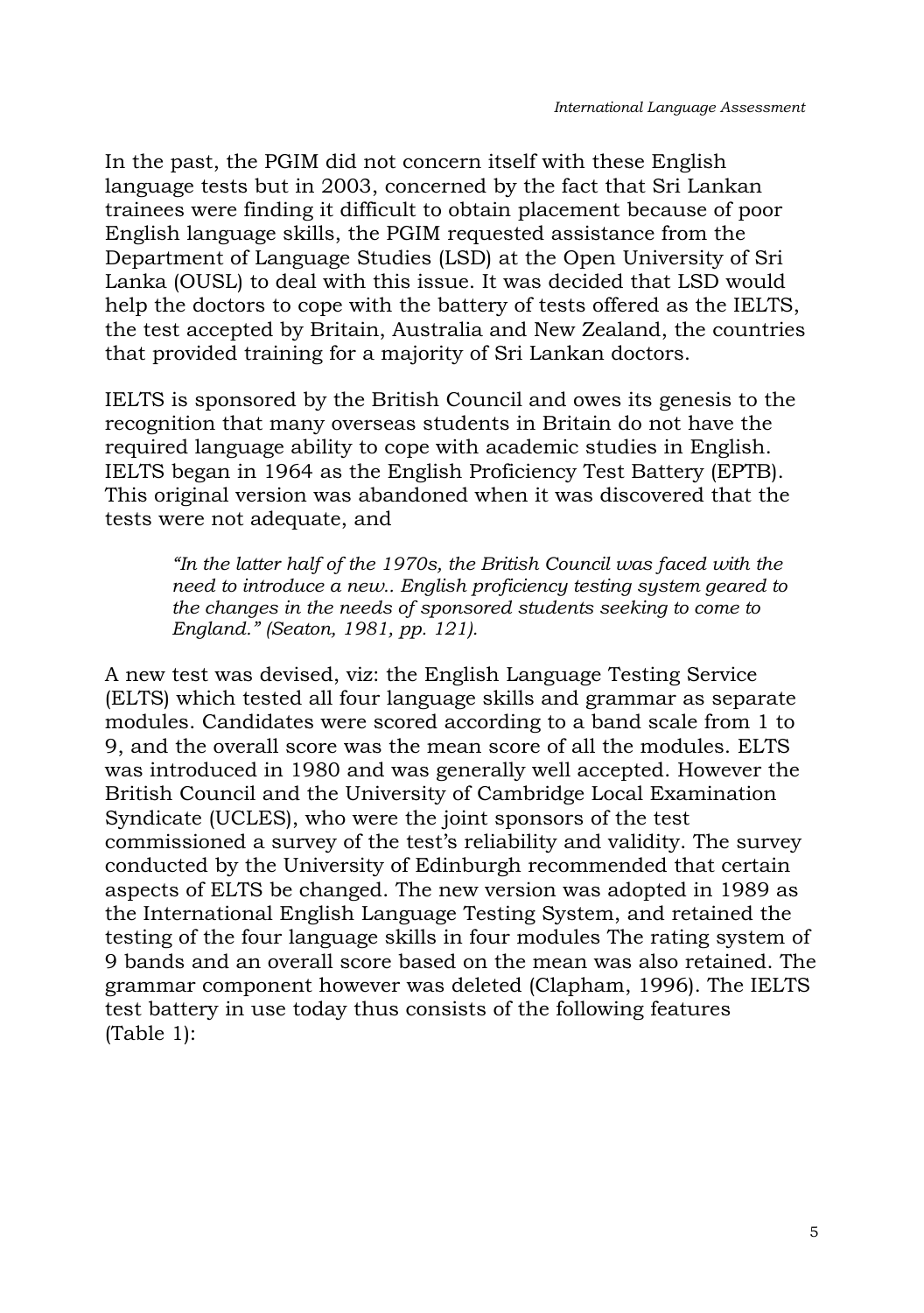*R Raheem et al.* 

| Language<br>Component | No. of Items | Time               |
|-----------------------|--------------|--------------------|
| Listening             | 3 passages   | $\frac{1}{2}$ hour |
| Reading               | 3 passages   | 1 hour             |
| Writing               | 2 tasks      | 1 hour             |
| Speech                | 3 tasks      | 15 minutes         |

**Table 1**. Features of the current IELTS test battery

Specimen copies of the IELTs are available at the British Council which continues to be one of the sponsors of the test, the other sponsors being UCLES and the International Development Program of Australian Universities and Colleges (IDP). The test is thus officially accepted by Australian universities, in addition to being the tool of English proficiency accepted for undergraduate as well as postgraduate study in Britain. For postgraduate study in Medicine, candidates have to obtain a mean rating of Band 7 or more on all skills.

#### **The Study**

In 2003, LSD began its project at the PGIM to test trainees and check whether they would be able to successfully complete the IELTS test conducted by the British Council, Colombo. The project also included a training component whereby those who were did not reach the required IELTS Band level would be provided guidance to help them cope with the IELTS testing process. Project activities thus included a Pre-Test to provide information on the language skills of the trainees, an eightweek period of language training and a Post-Test to check whether the training had been effective.

In the case of the trainees at the PGIM, it was decided that an abbreviated version of an IELTS test would be administered as the Pre-Test. This abbreviated version involved tests in all four skills but the testing tasks for Listening and Reading were curtailed. For Listening, candidates were required to listen to two passages (instead of three as in the authentic test) and answer only 20 questions. In the authentic test, 40 questions had to be answered. For Reading, only one passage was used (instead of three). The time period for the Pre- Test was also shorter –one and a half hours as contrasted with two and a half hours for the authentic test. The Writing (2 tasks) and Speech components (3 tasks) of the Pre-Test however replicated those of an authentic test.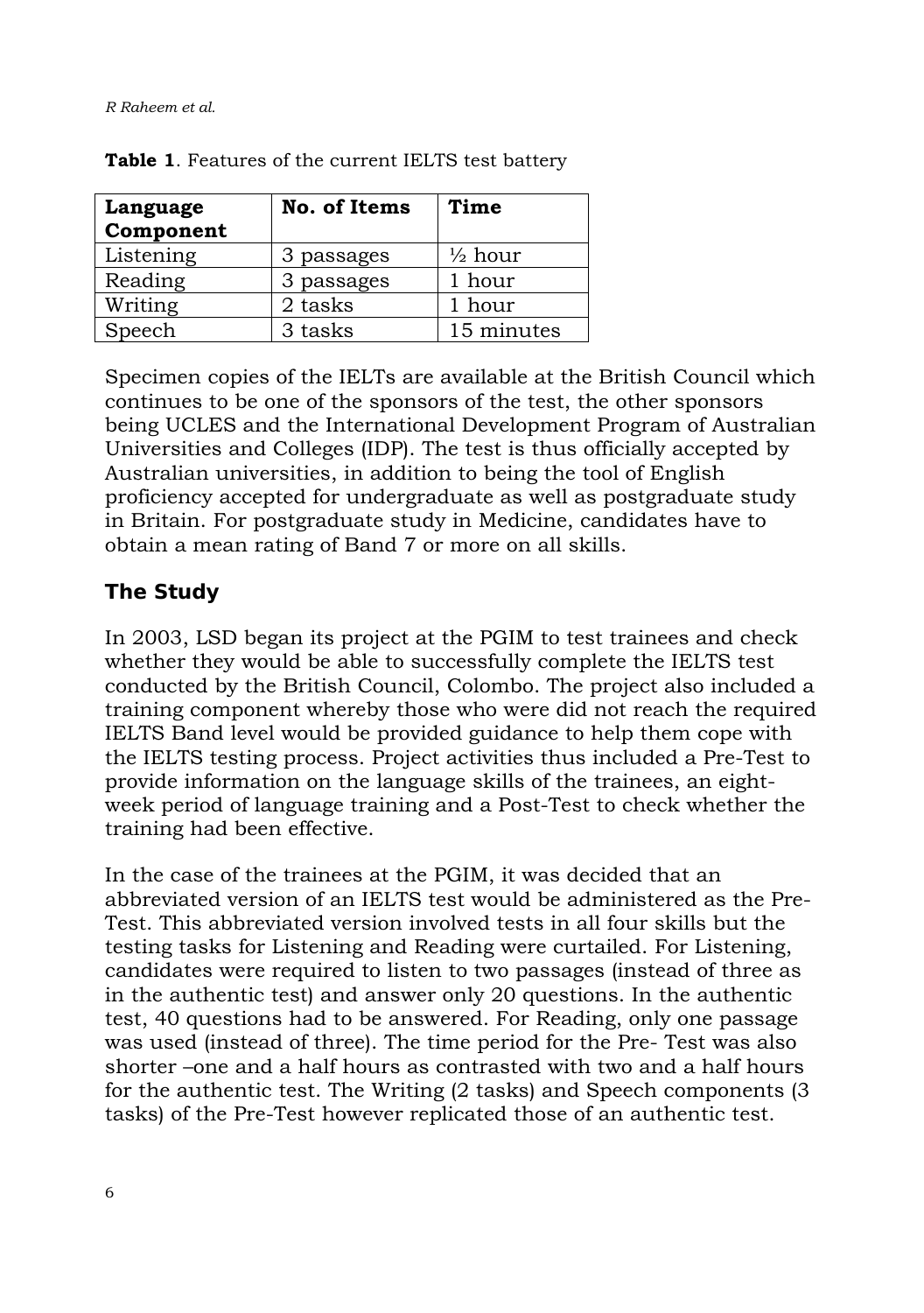29 trainees sat the Pre- Test, and on the results of the test, were divided into two groups- one group roughly approximating to an intermediate level of proficiency and the other to a higher intermediate level of proficiency.

A training course was then conducted for 8 weeks (April –May) which dealt with all four skills. At the end of May, a Post-Test was held. This consisted of an authentic IELTS specimen Test, and comprised all the required tasks, the duration of the test being two and a half hours. The skill of Speech however was not tested as performance of the trainees at the Pre-Test had indicated that they were of the necessary standard for this skill. 16 trainees sat the Post-Test.

At the end of the Post-Test, a General Knowledge quiz was also administered to the trainees as the training course had revealed a lack of knowledge of world and current affairs, and even a paucity of general information on Sri Lanka. The results of the Pre-Test, the Post-Test and the quiz are discussed below.

# **Results of Study**

In both cases, ie the Pre-Test as well as the Post –Test, the trainees included both sexes and included graduates from all the medical faculties in Sri Lanka. The cohort also included a small number who had obtained their medical degree from foreign universities. This is represented in Figure 1 and Figure 2.

At the Pre –Test, the medical faculties of the different universities were fairly well represented with 9 trainees from Colombo, 7 from Ruhuna, 5 from Jaffna and 3 from Kelaniya. There was only trainee each from Peradeniya and Sri Jayawardenepura. At the Post –Test, the proportions still remained more or less the same with the largest number from Colombo and smaller numbers from the other medical faculties.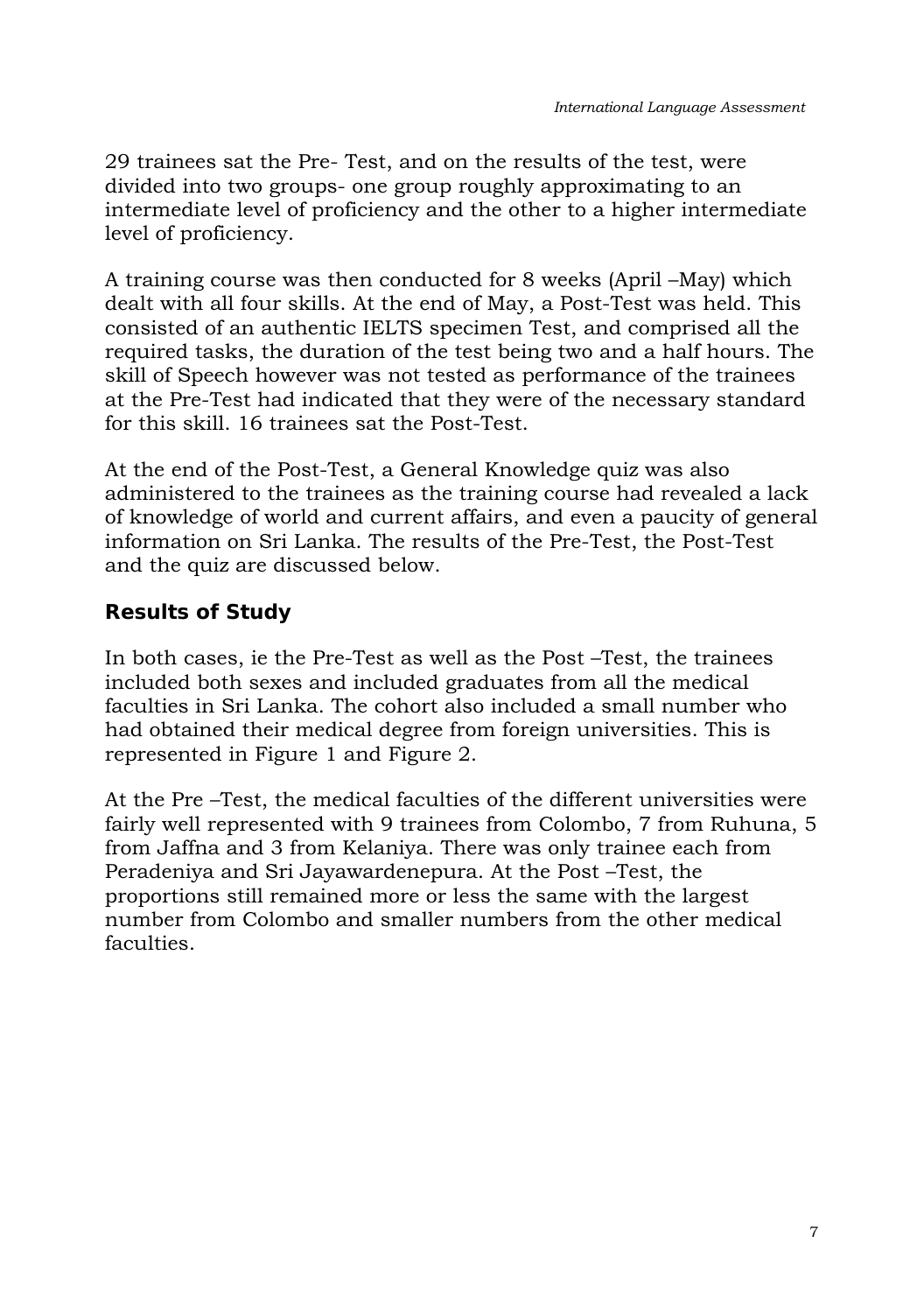*R Raheem et al.* 



**Figure 1.** No. of medical graduates involved in Pre-test.



**Figure 2.** No. of medical graduates involved in Post-test.

As the common skills tested at both the Pre –Test and the Post –Test were Reading, Writing and Listening, the study focused on these skills. Table 2 sets out details of performance in these skills and indicates the range of marks and mean per skill.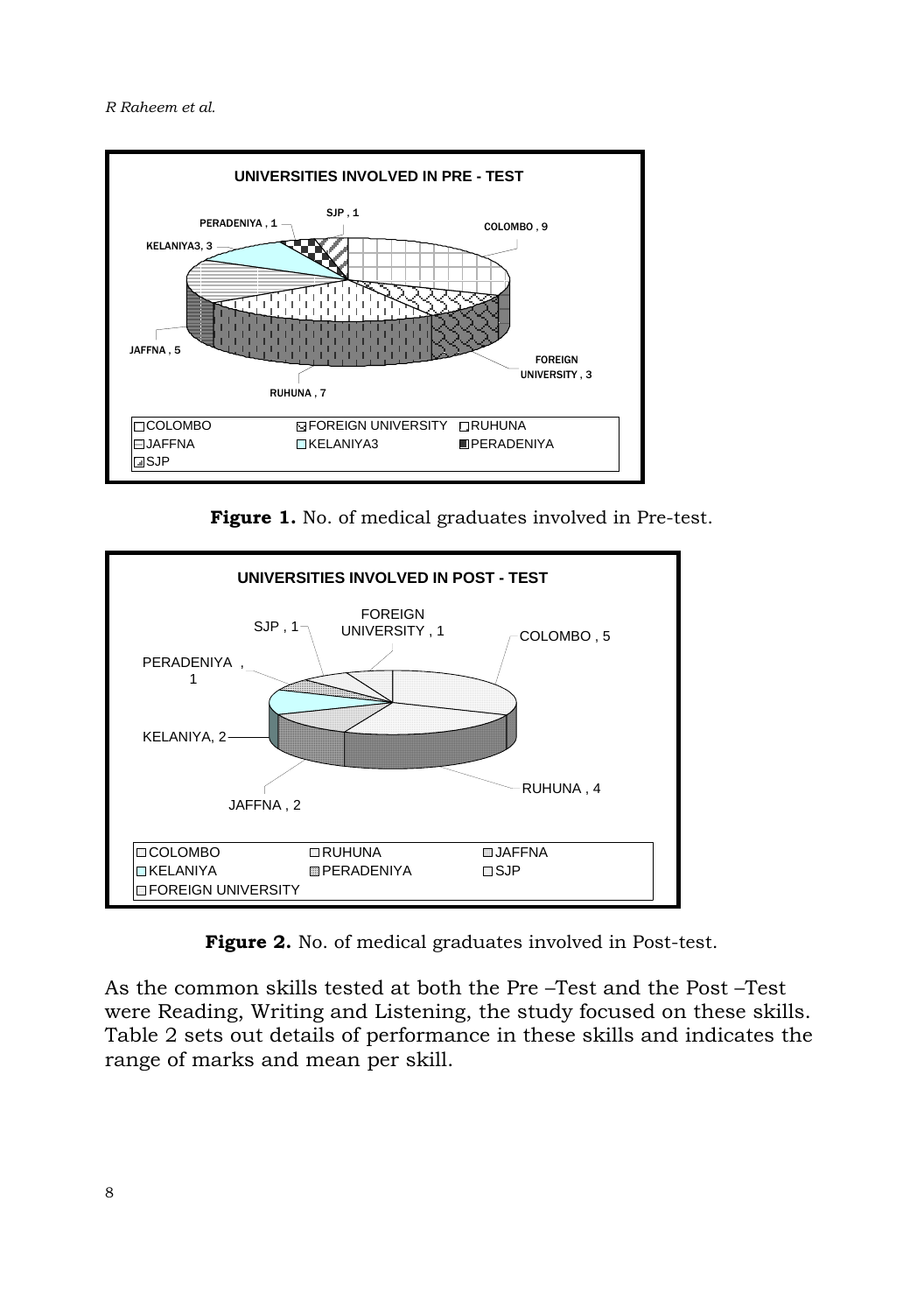| Skill     | Pre – Test |        | Post – Test |        |  |
|-----------|------------|--------|-------------|--------|--|
|           | Range      | Mean   | Range       | Mean   |  |
| Listening | 10 – 90    | 54.65% | $22 - 95$   | 61.34% |  |
| Writing   | $27 - 84$  | 44.82% | 36.84       | 60.93% |  |
| Reading   | $33 - 94$  | 70.15% | $25 - 90$   | 64.15% |  |

| Table 2. Range and Mean per Skill (Overall) |  |  |  |  |
|---------------------------------------------|--|--|--|--|
|                                             |  |  |  |  |

Table 2 indicates that the overall mean score in respect of Listening had improved from 54.65% at the Pre-Test to 61.34% at the Post-Test and in Writing from 44.82% to 60.93 %. The overall mean for Reading however had decreased from 70.15% to 64.15%. Since the task for Reading at the Post-Test was identical to that of an authentic test, the marks seem to reflect the fact that the trainees would not be able to cope with the complex and demanding questions set for Reading Comprehension at the IELTS Test.

These overall marks also need to be set against the required mark for Band 7 rating. Table 3 below sets out the marks required to reach Band 7 for each skill at each Test. It should be noted that there is a discrepancy between the Pre-Test and the Post –Test for marks required for Band 7 rating in the skills of Listening and Reading. This occurred because at the Pre-Test, there were fewer tasks for these skills and hence the Band 7 rating at the Pre-Test had to be adjusted accordingly.

| Skill     | Pre-Test | Post-Test |
|-----------|----------|-----------|
| Listening | 75%      | 50%       |
| Writing   | 67%      | 68%       |
| Reading   | 68.5%    | 50%       |

**Table 3.** Marks required for band 7 rating

By juxtaposing Table 3 and Table 4 it can be inferred that at the Pre-Test, overall, the trainees were not able to score Band 7 ratings for two of the skills Listening and Writing. After training, however, the results of the Post-Test indicate that they were able to reach the required standard, and in fact surpass it, for Listening and Reading but were still below par in the case of Writing.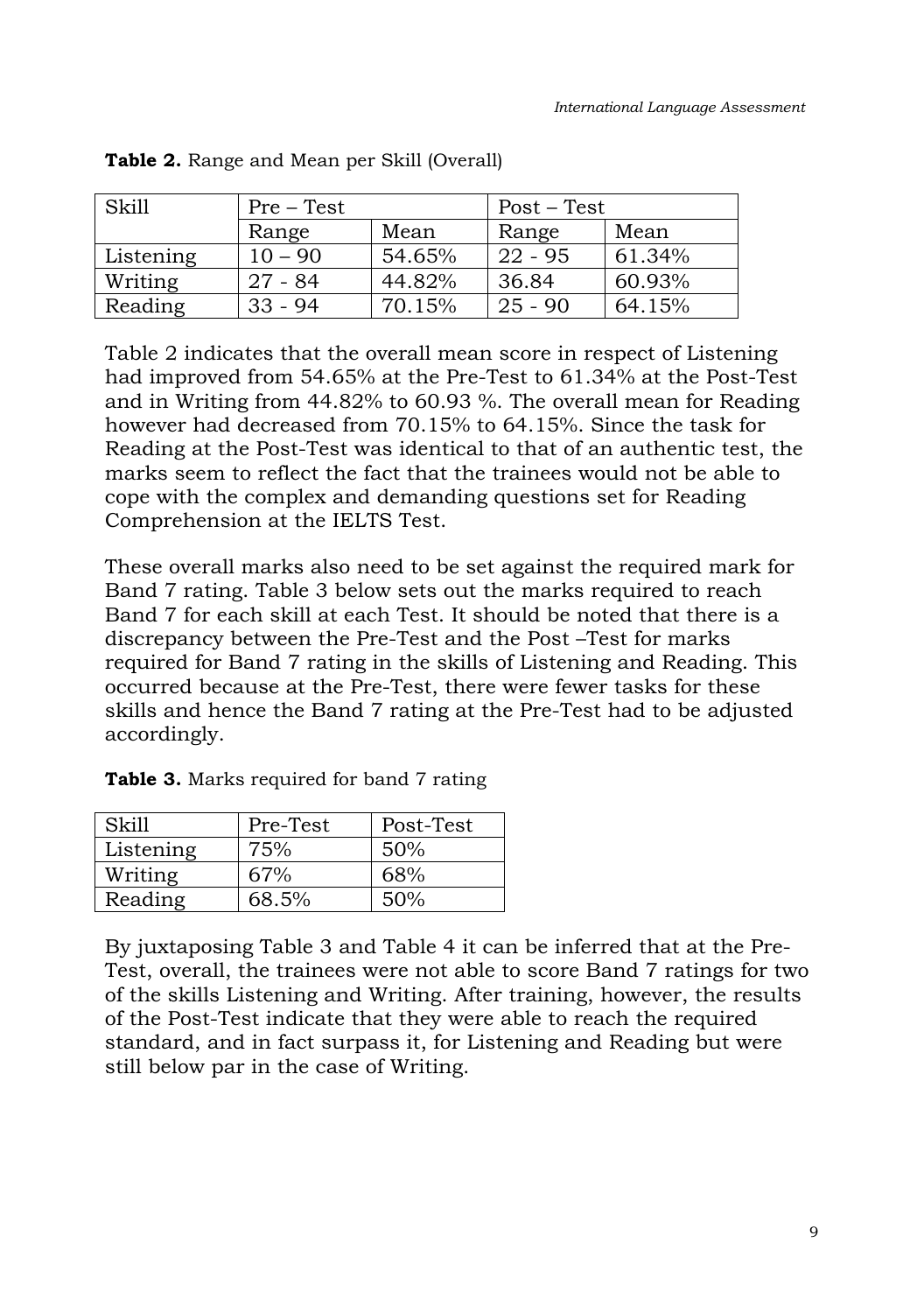These inferences undergo modification when performance is considered gender-wise as set out in Table 4.

| Gender   | Pre-Test  |         |         | Post-Test |         |         |
|----------|-----------|---------|---------|-----------|---------|---------|
|          | Listening | Writing | Reading | Listening | Writing | Reading |
|          | $\%$      | $\%$    | $\%$    | $\%$      | $\%$    | $\%$    |
| Female-  | 35-90     | 29-84   | 51-94   | 42-87.5   | 51-84   | 42-82.5 |
| Range    |           |         |         |           |         |         |
| Male -   |           |         |         |           |         |         |
| Range    | 10-85     | 27-69   | 33-93   | 22-95     | 36-80   | 25-90   |
| Female - | 58.63     | 48      | 73.31   | 65.07     | 63.42   | 66.92   |
| Mean     |           |         |         |           |         |         |
| Male -   |           |         | 66.7    |           |         | 62      |
| Mean     | 52.05     | 42.76   |         | 58.44     | 59      |         |

**Table 4**. Performance of Trainees –Gender-wise

Table 5 indicates that for all skills as reflected in the mean score for each skill, both at the Pre-Test as well as at the Post-Test, females performed better than the males overall.

For Listening, for example, the female mean at the Pre-Test was 58.63% which surpassed that of the males (52.05%), a phenomenon reflected in all skills. However when compared to the requisite IELTS score, there was similarity between the sexes. At the Pre-Test, to be rated as Band 7, the trainee needed to score 75% for Listening and 67% for Writing. On average, neither the females nor the males reached the required standard for these skills at the Pre-Test. For Reading, however, the females did better than was needed for the mean here was 73.31% while the required Band 7 mark was 68.5%.The males as a group however could not reach the Band 7 rating at the Pre-Test for their mean score was 66.7%, a score slightly below that required.

After training, the gender-wise differences were not so distinct with regard to Band 7 requirements for both females as well as the males were able to score higher than the required standard for Listening and Reading. With regard to Writing however, trainees of both sexes still needed to score a better mark. The initial disparity in skills performance gender-wise as exhibited at the Pre-Test thus was ironed out at the Post –Test.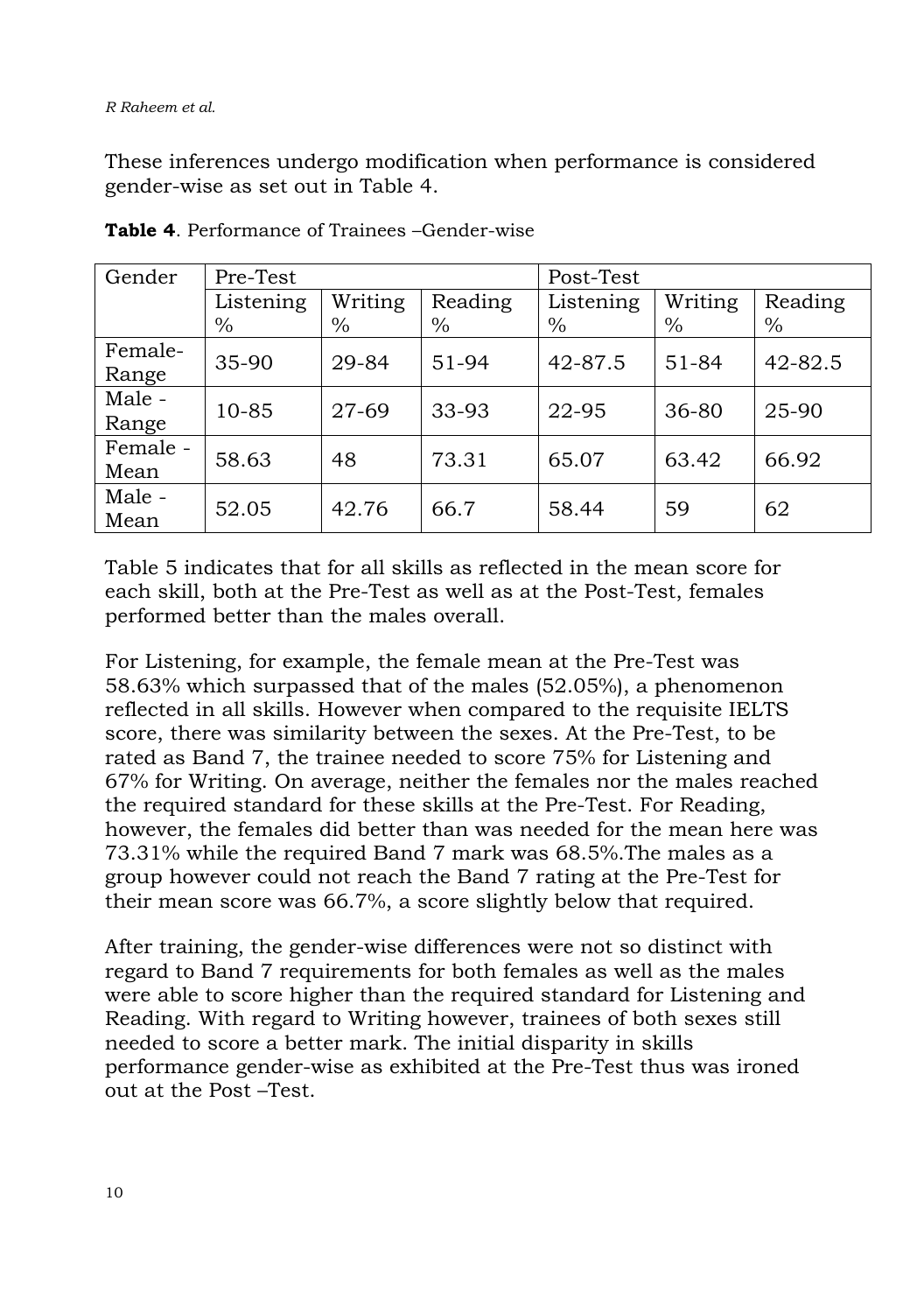In terms of range, it could be observed that while at the Pre- Test, the highest score for each skill was recorded by a female, at the Post-Test, males out-performed the females in Listening and Reading, scoring 95% and 90% respectively for these skills. The corresponding highest female scores for these skills were 87.5% for Listening and 82.5% for Reading. The training thus seems to have been beneficial to trainees of both sexes, but male performance, in particular, had improved considerably.

The study also investigated performance university-wise and in Table 5, the performance of the trainees is represented in terms of their university of graduation. The marks given in the table record the mean mark scored by the trainees per university. It needs to be noted that there was only one trainee from Peradeniya and one from Sri Jayawardenepura and hence the mark represented is of one single individual and not the mean.

This Table illustrates graphically that the skill of Writing is weak across all universities. At the Pre-Test, none of the universities registered 67%, the mark for IELTS Band 7 rating for this skill. Similarly at the Post-Test too, no single university reached the required 68% for Band 7, although the category 'foreign university' came close to this mark, scoring 67%.

|  | Table 5. Performance of Trainees -Per University |  |  |
|--|--------------------------------------------------|--|--|
|  |                                                  |  |  |

| University  | Pre-Test  |               |         | Post-test |               |         |
|-------------|-----------|---------------|---------|-----------|---------------|---------|
|             | Listening | Writing       | Reading | Listening | Writing       | Reading |
|             |           |               |         |           |               |         |
|             | $\%$      | $\frac{0}{0}$ | $\%$    | $\%$      | $\frac{0}{0}$ | $\%$    |
| Colombo     | 61.25     | 49.75         | 75.81   | 61.3      | 66.6          | 71.9    |
| Foreign     |           |               |         |           |               |         |
| University  | 68.3      | 53            | 80      | 95        | 67            | 75      |
| Jaffna      | 53        | 38.2          | 63.8    | 62.5      | 57.5          | 76      |
| Kelaniya    | 51.6      | 47.3          | 51.3    | 64        | 57.5          | 58.5    |
| Peradeniya  | 45        | 29            | 66      | 50        | 49            | 50      |
| Ruhuna      | 45        | 43            | 66      | 49.75     | 58.5          | 50.25   |
| Sri J' pura | 55        | 35            | 93      | 78        | 62            | 72      |
| IELTS -     |           |               |         |           |               |         |
| Band 7      | 75        | 67            | 68.5    | 50        | 68            | 50      |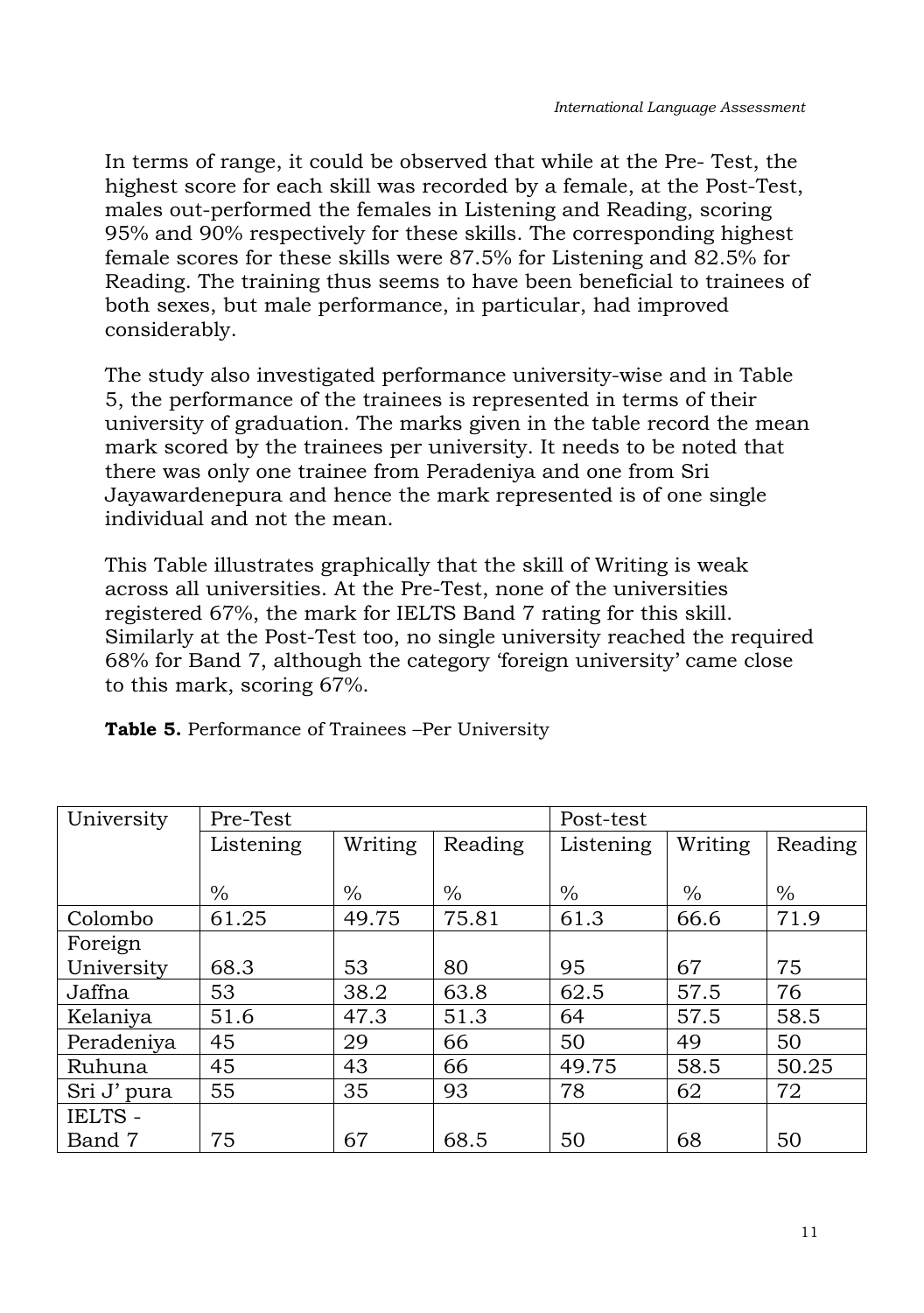University-wise performance is made more explicit in Tables 6, 7 and 8.

| Pre-Test   |        | Post-test   |        |
|------------|--------|-------------|--------|
| Peradeniya | 45%    | Ruhuna      | 49.75% |
| Ruhuna     | 45%    | Peradeniya  | 50%    |
| Kelaniya   | 51.6%  | Colombo     | 61.3%  |
| Jaffna     | 53%    | Jaffna      | 62.5%  |
| Sri J'Pura | 55%    | Kelaniya    | 64%    |
| Colombo    | 61.25% | Sri J'Pura  | 78%    |
| Foreign    |        | Foreign     |        |
| University | 68.3%  | University% | 95     |

**Table 6.** Rank Order of Universities per Skill - Listening

| Table 7. Rank Order of Universities per Skill - Writing |
|---------------------------------------------------------|
|---------------------------------------------------------|

| Pre-Test           |        | Post-test          |       |
|--------------------|--------|--------------------|-------|
| Peradeniya         | 29%    | Peradeniya         | 49%   |
| Sri                |        |                    |       |
| Jayawardenepura    | 35%    | Jaffna             | 57.5% |
| Jaffna             | 38.2%  | Kelaniya           | 57.5% |
| Ruhuna             | 43%    | Ruhuna             | 58.5% |
|                    |        | Sri                |       |
| Kelaniya           | 47.3%  | Jayawardenepura    | 62%   |
| Colombo            | 49.75% | Colombo            | 66.6% |
| Foreign University | 53%    | Foreign University | 67%   |

**Table 8.** Rank Order of Universities per Skill - Reading

| Pre-test           |        | Post-test          |        |
|--------------------|--------|--------------------|--------|
| Kelaniya           | 51.3%  | Peradeniya         | 50%    |
| Jaffna             | 63.8%  | Ruhuna             | 50.25% |
| Peradeniya         | 66%    | Kelaniya           | 58.5%  |
|                    |        | Sri                |        |
| Ruhuna             | 66%    | Jayawardenepura    | 72%    |
| Colombo            | 75.81% | Colombo            | 73.6%  |
| Foreign University | 80%    | Foreign University | 75%    |
| Sri                |        |                    |        |
| Jayawardenepura    | 93%    | Jaffna             | 76%    |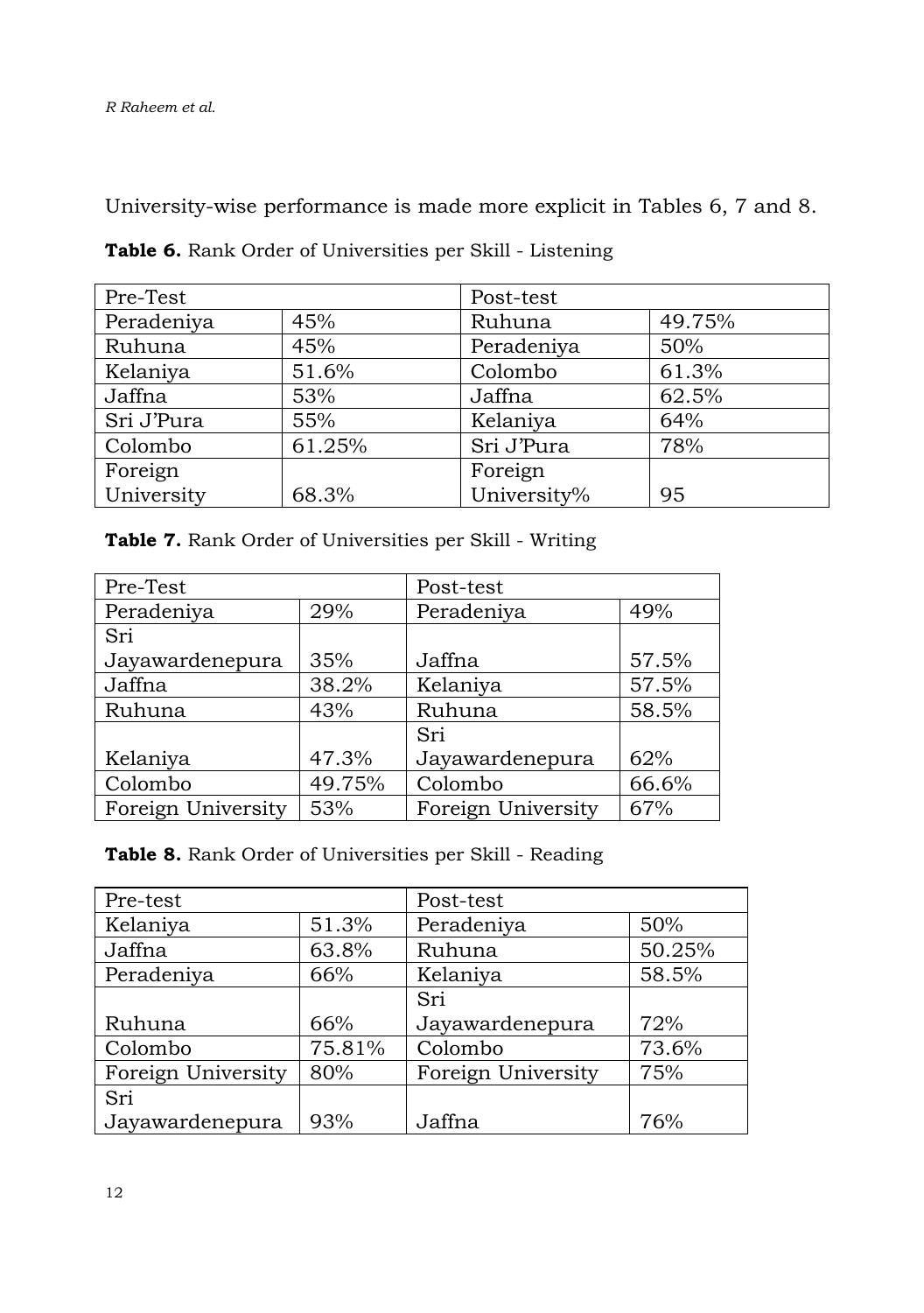These tables set out the universities in rank order, from lowest scorer to highest, for each Test, each table representing a different skill. The configurations in these tables are quite complex and reveal that no trainee from any one university is strong in all skills. For instance, though Colombo scored the second highest marks at both the Pre Test and the Post-Test for Writing, it ranked below Jaffna and Foreign University for Reading while for Listening, it was the third weakest at the Post –Test. The weak performance of the trainee from Peradeniya is well reflected for Peradeniya ranks as the university with the lowest or second lowest marks in all skills. The tables given above thus indicate the language skills of this cohort of trainees, and seem to support that perception that these doctors would not have been able to reach the standards required for IELTS ( at least in two skills) if they had not followed the training.

It also seems worth noting that though the IELTS does not explicitly test general knowledge, the Writing and Speech Tasks require knowledge not of medical specialisms but of the world around us. The inadequacy of knowledge of the trainees vis-a-vis this aspect was highlighted in the General Knowledge Quiz administered after the Post-Test. The quiz was a small test which consisted of three categories of items – (a) World Capitals, (b) Famous Figures and (c) Acronyms. For each category, there were only five questions.

| Item                  | Success Rate  |
|-----------------------|---------------|
|                       | (All correct) |
| <b>World Capitals</b> | 38%           |
| Famous Figures        | 15%           |
| Acronyms              | $00\%$        |

**Table 9.** Performance on General Knowledge Quiz

Table 9 sets out the performance of the trainees in this quiz. The percentages given reflect the number that got all the items correct for each category. The weakest performance of the trainees is reflected in category 3 where no single trainee was able to get all five acronyms correct. These acronyms were in fact taken from those which had been prominent in the news at the time, and include those that are wellknown such as WTO, SAARC and SLAAS. Very surprisingly only 3 candidates were able to state what SLAAS stood for. Similarly the questions on the world capitals included those of countries such as the United Kingdom, the United States of America, Japan and India. Here too performance was disappointing with candidates identifying Shanghai as the capital of Japan and Mumbai as the capital of India.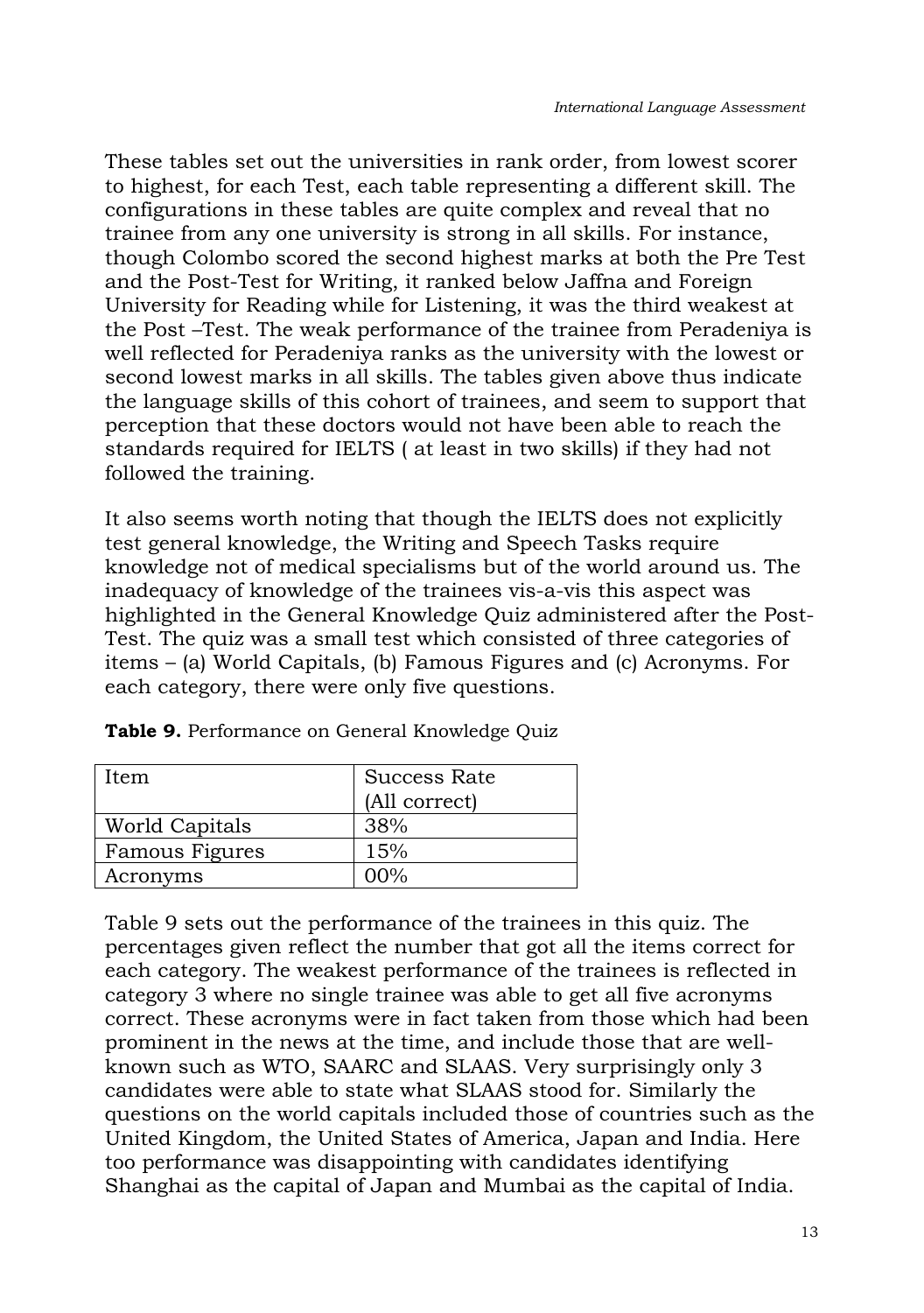*R Raheem et al.* 

### **Conclusion**

This paper sets out the results of an investigation into the performance in English language skills (and general knowledge) by a group of medical personnel. The study is admittedly a preliminary study and although the trainee doctors were drawn from all Sri Lankan medical faculties, the study involved only a very small group at the PGIM. However it seems to highlight certain aspects of the capacity of these doctors in relation to an international language which is of primary importance to the field of Medicine. These aspects are set out in detail below:

- 1. The performance of the doctors overall at the Pre-Test and subsequently, after training at the Post –Test seems to indicate that the training course had some effect on improving the ability of this group to respond to the tasks set for the IELTS test. This seems especially so in relation to the skills of Listening and Reading.
- 2. With regard to the skill of Writing however, although, in general, the performance of the sample group had improved as reflected in the scores at the Post-Test, there still was room for improvement as by and large, the trainees had not been able to reach the standard required for postgraduate training abroad. Given that the skill of Writing is of paramount importance not only in an academic environment but also for professional purposes, this finding needs to be given further attention, and the PGIM should look into ways and means of enhancing the capability of trainees in this skill.
- 3. The study seems to reflect that the proficiency of the women doctors surpasses that of their male counterparts. This seems to accord with the findings in studies done on gender and proficiency in Sri Lanka (Raheem & Ratwatte, 1996) as well as elsewhere.
- 4. The study also throws some light on the language ability of these doctors vis-à-vis the university of graduation. The performance of trainees from the Universities of Peradeniya and Ruhuna gives rise to some concern as they seem among the weakest in the group. However it needs to be kept in mind that this cannot be taken as a wholesale indictment as the study only involved those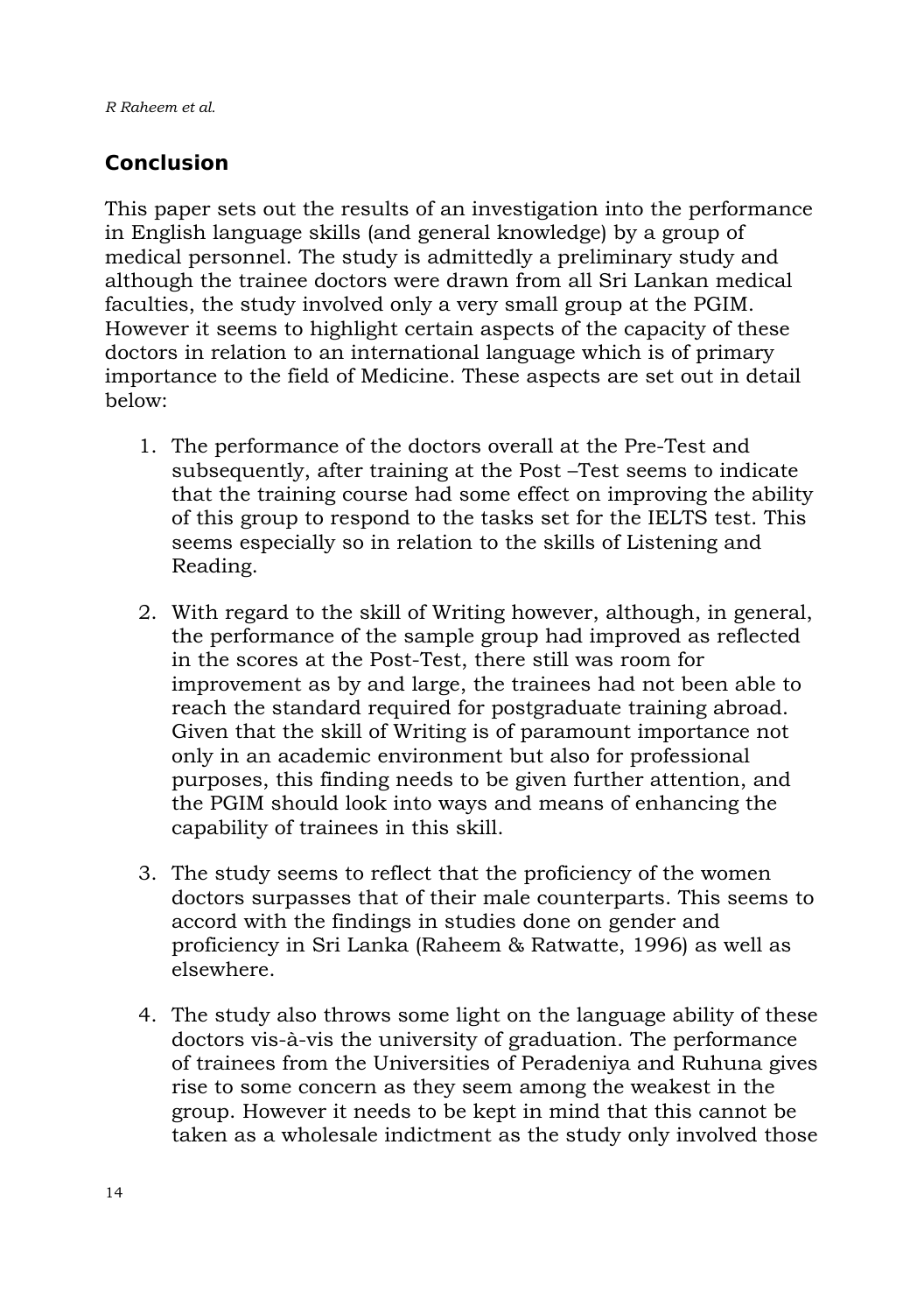who had volunteered for the training programme. Presumably such volunteers were those who had recognised their own limitations. The more skilled, more proficient graduates of these universities would not have enrolled themselves for the training course, and hence their performance is not reflected in this study. It would however be interesting to examine whether weak performance in English is reflected in or affects performance university-wise in the postgraduate examinations conducted by the PGIM.

5. Notwithstanding the comments given in (4) above, it is disturbing to note that generally speaking, none of the trainees reached the required standard in Writing. This fact needs to be set against the realities of undergraduate medical education in Sri Lanka. All medical faculties in Sri Lanka conduct their degree programmes in the English medium. This implies that all medical graduates have passed through a rigorous five-year long programme which involves academic tasks such as written examination papers, tutorials and assignments, as well as professional medical task in the medium of English. In spite of such undergraduate experience, the trainees have not been able to respond satisfactorily to the complex sophisticated demands of the IELTS test.

This small study of the performance of trainee doctors in English language skills has served to underscore facts not only about the language proficiency of this group, but also of inadequacies in general knowledge. The sample population investigated here are high –calibre students, considered the cream of university undergraduates. They form only a small percent of the trainee population of the PGIM. The facts reflected in this study however give rise to concerns about graduate competence in English language skills.

#### **References**

- Alderson, J.C. & A. Hughes (Eds.) (1981). *Issues in Language Testing*. ELT Documents 111. Oxford: Pergamon Press.
- Clapham, C.(1996). *The Development of IELTS: A study of the effect of background knowledge on reading comprehension*. Cambridge: Cambridge University Press.

Graddol, D. (1997). *The Future of English*. London: The British Council.